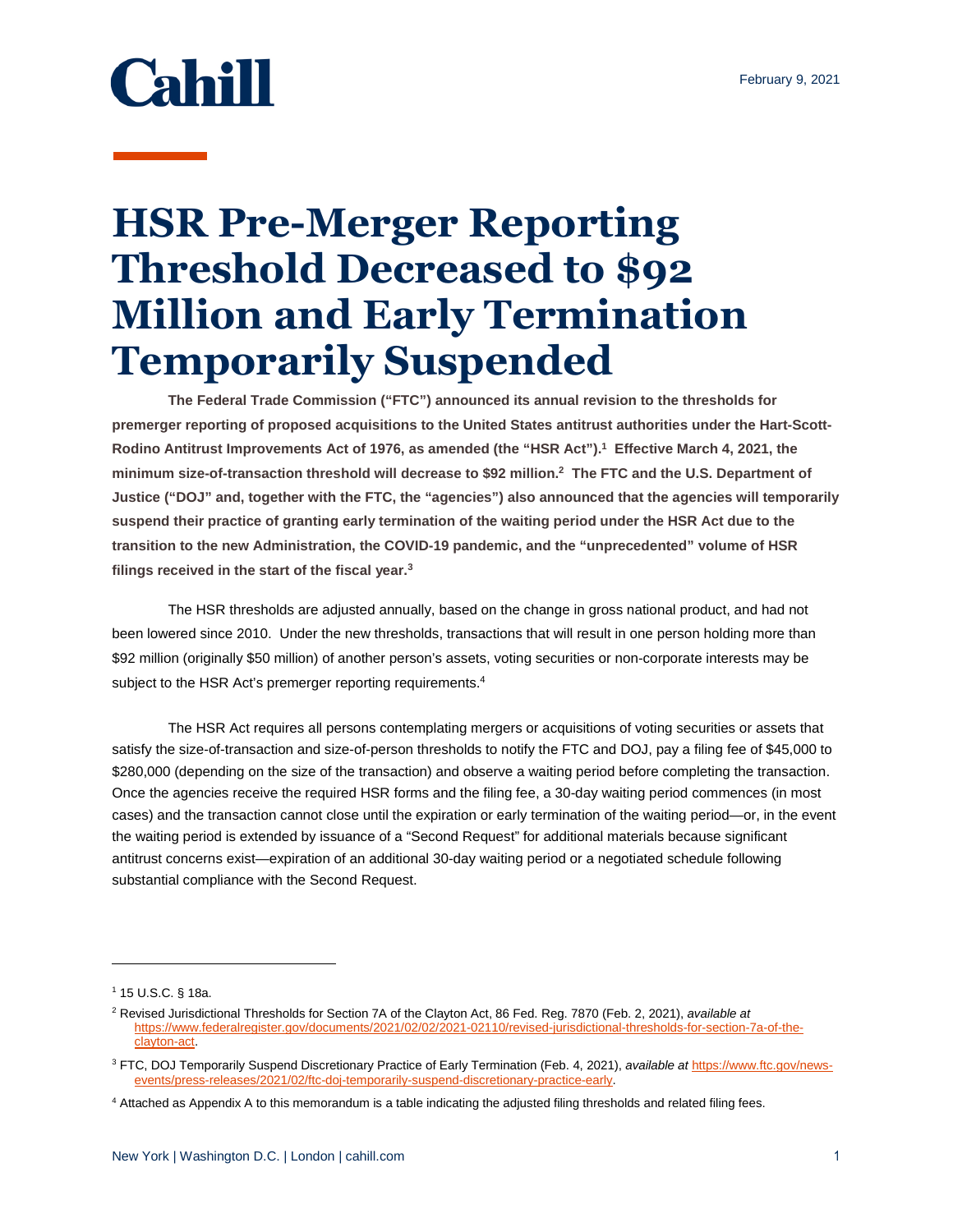The HSR rules are complex. They include many exemptions and exceptions and at times require the aggregation of pre-acquisition holdings and reporting of various transactions, including (i) acquisitions of minority holdings of voting securities, (ii) subsequent acquisitions when a secondary threshold is crossed, and (iii) acquisitions of additional voting securities from the same issuer after more than five years, among other scenarios. The antitrust agencies may impose fines for failure to make required notifications, and the rules should be carefully reviewed with respect to any particular transaction.<sup>5</sup>

The FTC also revised thresholds for restrictions on interlocking directorates under Section 8 of the Clayton Antitrust Act of 1914, as amended, which prohibits the same person from serving as a director or officer of two competing corporations whose combined sales exceed certain thresholds. Competing corporations are covered if each one has capital, surplus, and undivided profits in aggregate of more than \$37,382,000 (originally \$10,000,000), with the exception that no corporation is covered if the competitive sales of either corporation are less than \$3,738,200 (originally \$1,000,000).<sup>6</sup>

The agencies' temporary suspension of early termination was announced shortly after the FTC released its revised thresholds. Under the HSR Premerger Notification program, filing parties may request and receive early termination of the 30-day waiting period for transactions that do not raise competitive concerns. The suspension was enacted due to the transition to the new Administration, the COVID-19 pandemic, and the "unprecedented" volume of HSR filings the agencies have received in the start of the fiscal year. The agencies, who will be "reviewing the processes and procedures used to grant early termination to filings," anticipate that the suspension will be brief. Republican-appointed FTC Commissioners Christine Wilson and Noah Phillips dissented from this decision.<sup>7</sup>

\* \* \*

If you have any questions about the issues addressed in this memorandum, or if you would like a copy of any of the materials mentioned, please do not hesitate to call or email authors Elai Katz at 212.701.3039 or [ekatz@cahill.com;](mailto:ekatz@cahill.com) Lauren Rackow at 212.701.3725 or lrackow@cahill.com; or Emily Lentz at 212.701.3537 or elentz@cahill.com, or emai[l publications@cahill.com.](mailto:publications@cahill.com) 

<sup>7</sup> Statement of Commissioners Noah Joshua Phillips and Christine S. Wilson (February 4, 2021), *available at* [https://www.ftc.gov/system/files/documents/public\\_statements/1587047/phillipswilsonetstatement.pdf.](https://www.ftc.gov/system/files/documents/public_statements/1587047/phillipswilsonetstatement.pdf)



l

<sup>5</sup> The civil penalties for premerger filing notification violations under the HSR Act are now \$43,792 per day. Adjustments to Civil Penalty Amounts, 86 Fed. Reg. 2539 (Jan. 13, 2021), *available at* [https://www.federalregister.gov/documents/2021/01/13/2021-](https://www.federalregister.gov/documents/2021/01/13/2021-00483/adjustments-to-civil-penalty-amounts) [00483/adjustments-to-civil-penalty-amounts.](https://www.federalregister.gov/documents/2021/01/13/2021-00483/adjustments-to-civil-penalty-amounts) The FTC must adjust these penalties for inflation annually each January. *Id*.

<sup>6</sup> Revised Jurisdictional Thresholds for Section 8 of the Clayton Act, 86 Fed. Reg. 6330 (Jan. 21, 2021), *available at*  [https://www.federalregister.gov/documents/2021/01/21/2021-01172/revised-jurisdictional-thresholds-for-section-8-of-the-clayton](https://www.federalregister.gov/documents/2021/01/21/2021-01172/revised-jurisdictional-thresholds-for-section-8-of-the-clayton-act)[act.](https://www.federalregister.gov/documents/2021/01/21/2021-01172/revised-jurisdictional-thresholds-for-section-8-of-the-clayton-act)